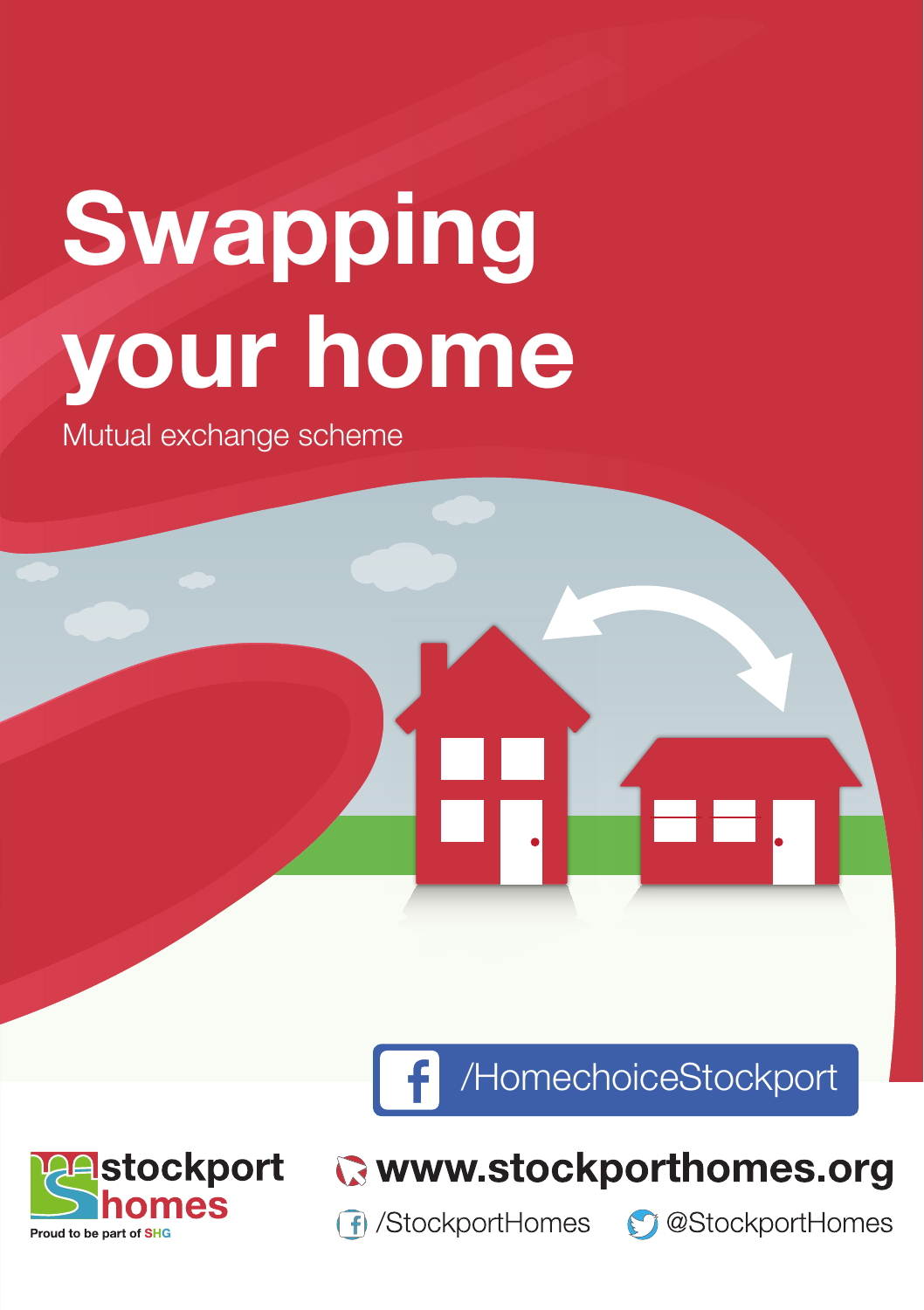### What is a mutual exchange?

- A mutual exchange is where you swap your home with another council, Stockport Homes or housing association tenant.
- You can exchange with tenants across the UK.
- When you swap you take over the other person's tenancy, under the same terms and conditions, and they take over yours. This includes whether you would be able to buy the property under right to buy.

#### Who can apply for a mutual exchange?

- Any council or housing association tenant with a secure or assured tenancy can apply for a mutual exchange.
- If you live in sheltered housing or a home specially adapted to meet the needs of a disabled person there may be restrictions on who can swap with you.

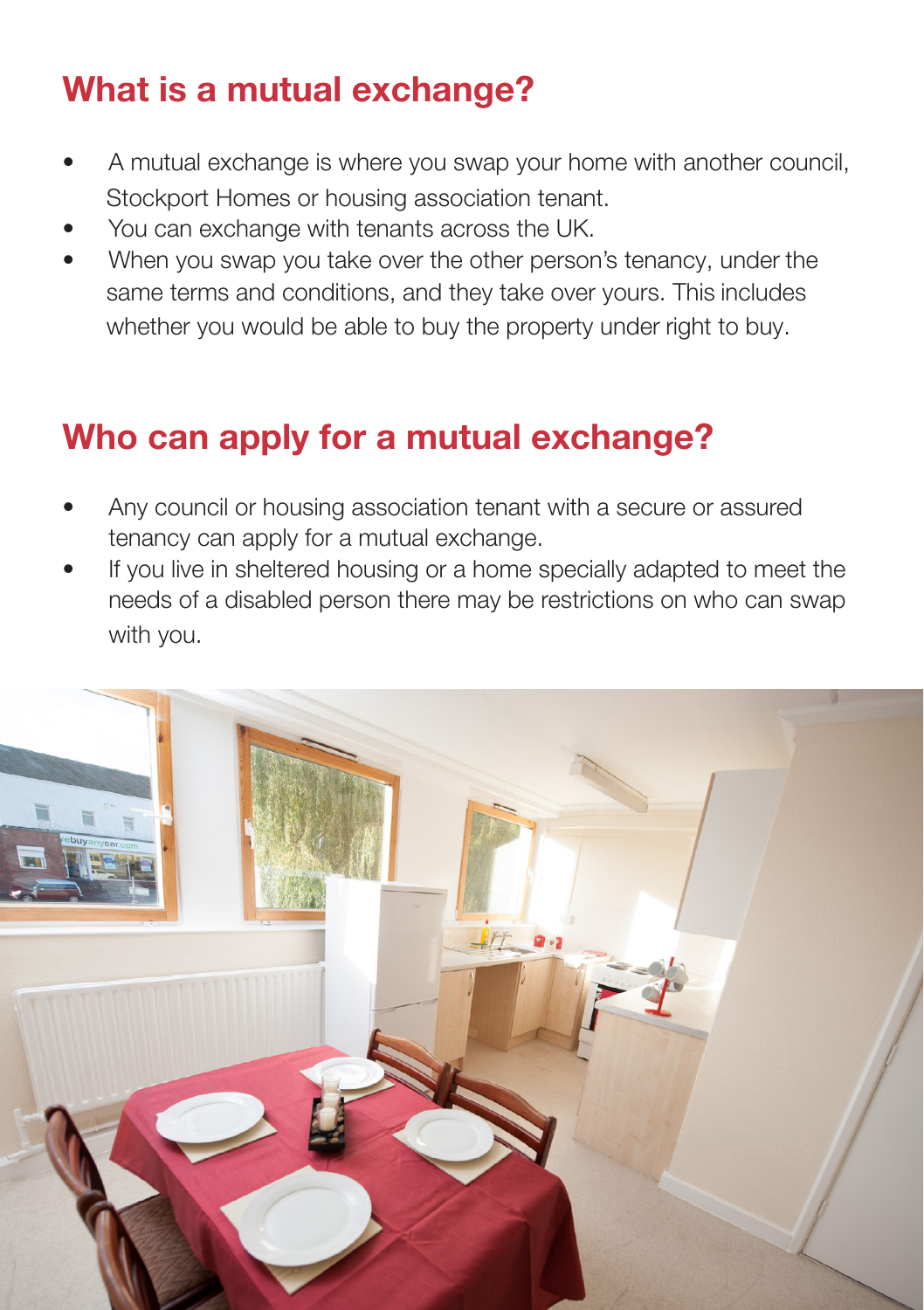#### How to find someone to swap with



If you are a Stockport Homes or housing association tenant you can add your property to the Stockport Homes exchange list by completing an application form online at www.stockporthomes.org/swap-homes



You can check the exchange list to see who might be interested in swapping with you by using the Stockport Homes Mutual Exchange Finder at www.stockporthomes.og/swap-homes



Stockport Homes tenants can register for FREE with exchange finding website www.**houseexchange.org.uk** this is especially good if you are looking to move outside of Stockport.



If you want to move closer to family or friends speak to them to see if they know anyone who might want to swap with you.



'Like' our Facebook page www.facebook.com/HomechoiceStockport to get updates of new tenants looking to exchange and to advertise your own property.

If you need help applying or looking for a match contact the Mutual Exchange Officer on **0161 474 3179 or** mutualexchange@stockporthomes.org



Mutual Exchange Property - 3 Bedroom Maisonette<br>- Chesworth Close, Hillgate

This tenant has a 3 bedroom maisonette

This tenant is looking for a 2 bedroom house, flat or<br>bungalow, preferably with a garden in Great Moor, Davenport, Heaviley. Edgeley, Shaw Heath, Cale Green or Heaton Norris.

Interested? Please contact 0161 474 3179 or email mutualexchange@stockporthomes.org.guoting reference MX001

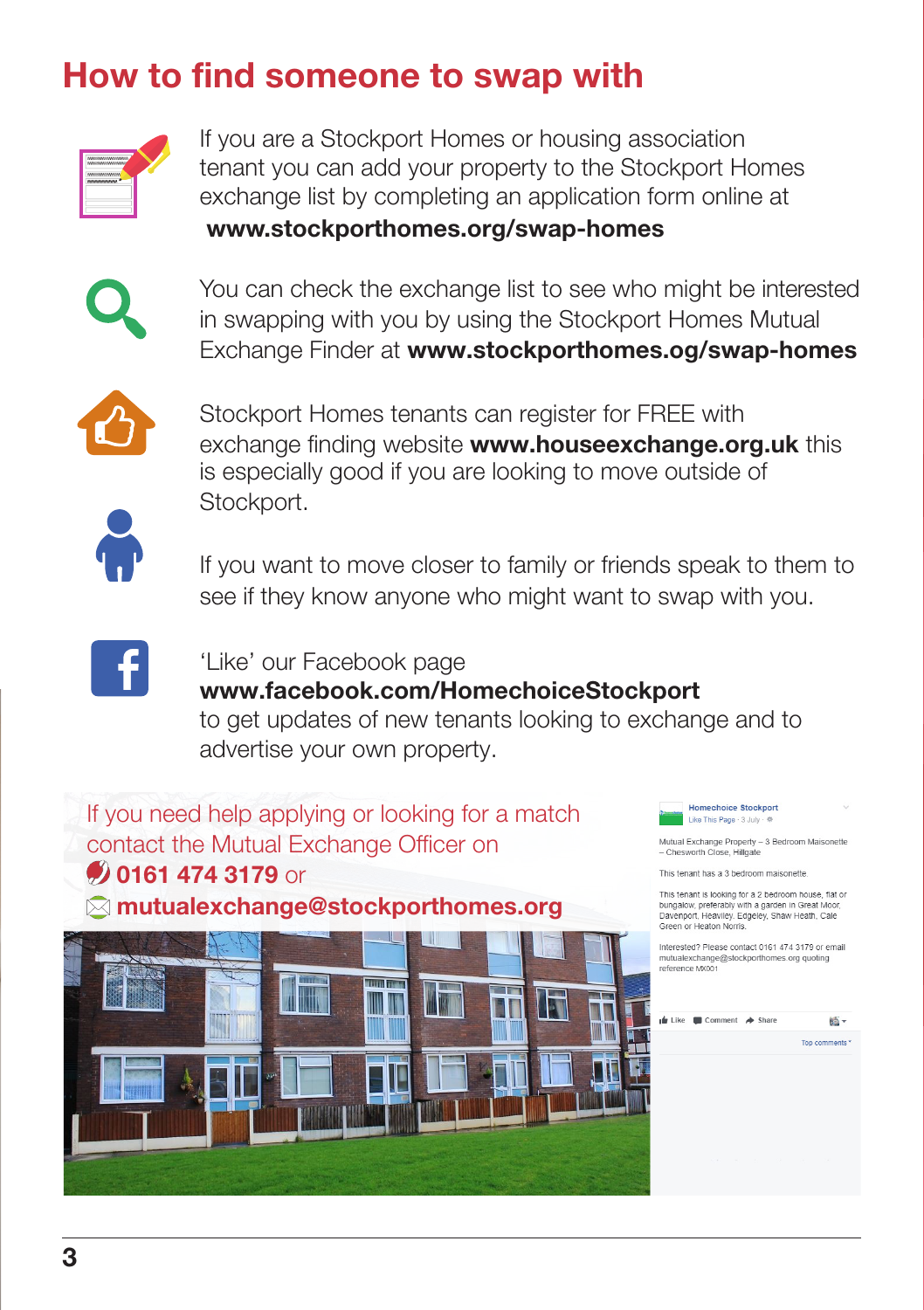#### Multi-swaps

If you find a property you like but your home isn't quite right for that tenant you can look for a third person to create a multi-swap. This is where three or more tenants all swap in a chain.



If so, a mutual exchange could be the answer!

For more information visit Stockport Homes website

www.stockporthomes.org/swap-homes or contact the Mutual Exchange Officer, on:



0161 474 3179



mutualexchange@stockporthomes.org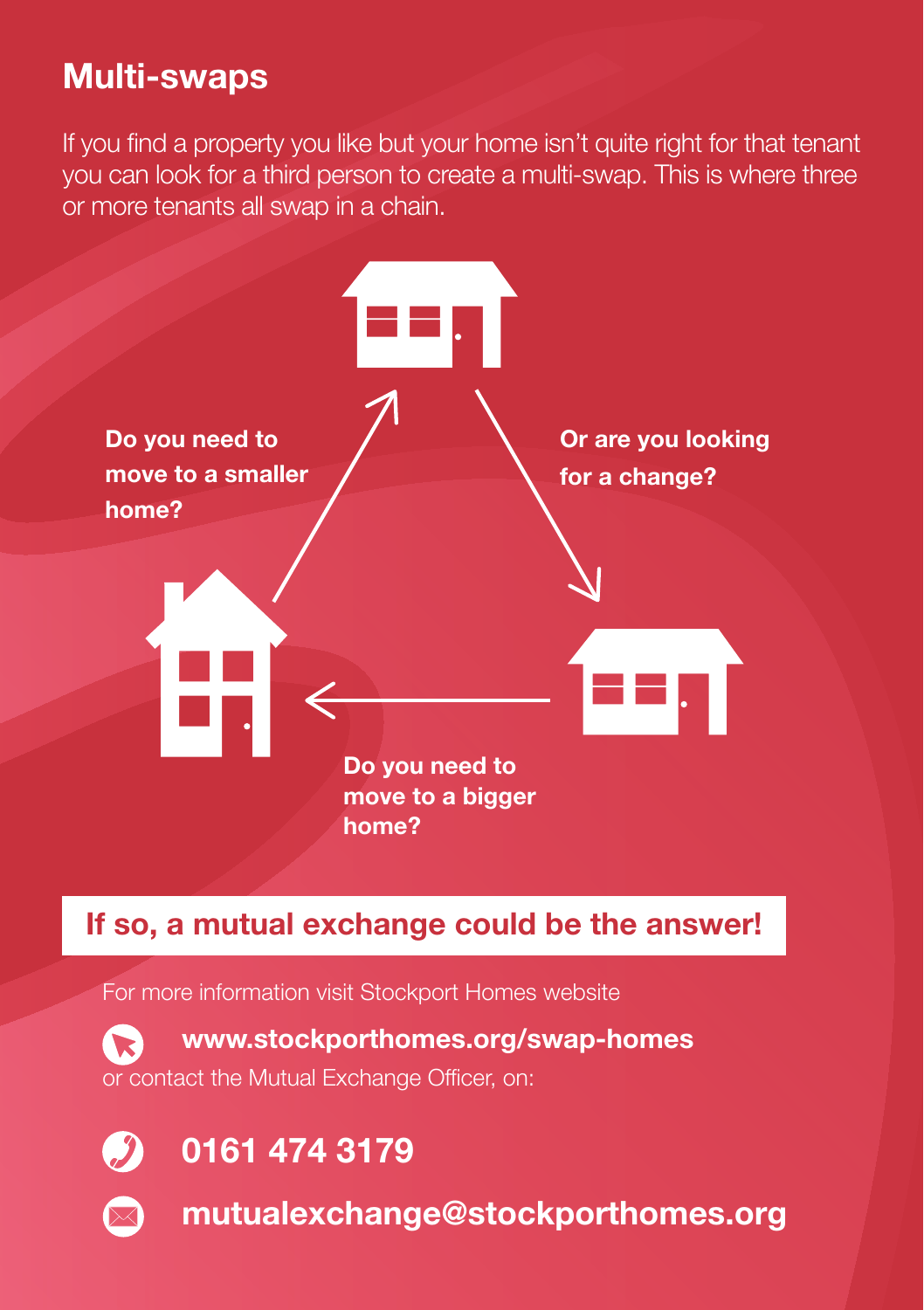#### Found a match?

When you have found someone to swap with make sure you view each other's properties and are happy to begin the exchange process. You should then contact the Mutual Exchange Officer to let them know, we will usually ask both tenants to complete and sign an application form.

Your Neighbourhood Housing Officer will arrange a full inspection of your property and will make a decision about the exchange within 42 days of us receiving the forms.

**Please note:** You should not make any arrangements to swap your home until permission has been granted and you have signed the appropriate paperwork.

### How we make our decision

#### Property inspection -MMM WOWWAY **TARITY MYYMYWWWWWWAYWAMI**

#### $\blacksquare$

informed in writing if any of these are your responsibility and any that are Stockport Homes responsibility will be reported to the repairs team. Once these are completed there will be a second inspection.<sup>10</sup> Some common issues are: missing or damaged doors and changes to light fittings.

**Tenancy references** will be required for each tenant. This will check that there are no rent arrears, no legal action is being taken for anti-social behaviour and that the tenancy has been conducted in a satisfactory manner.